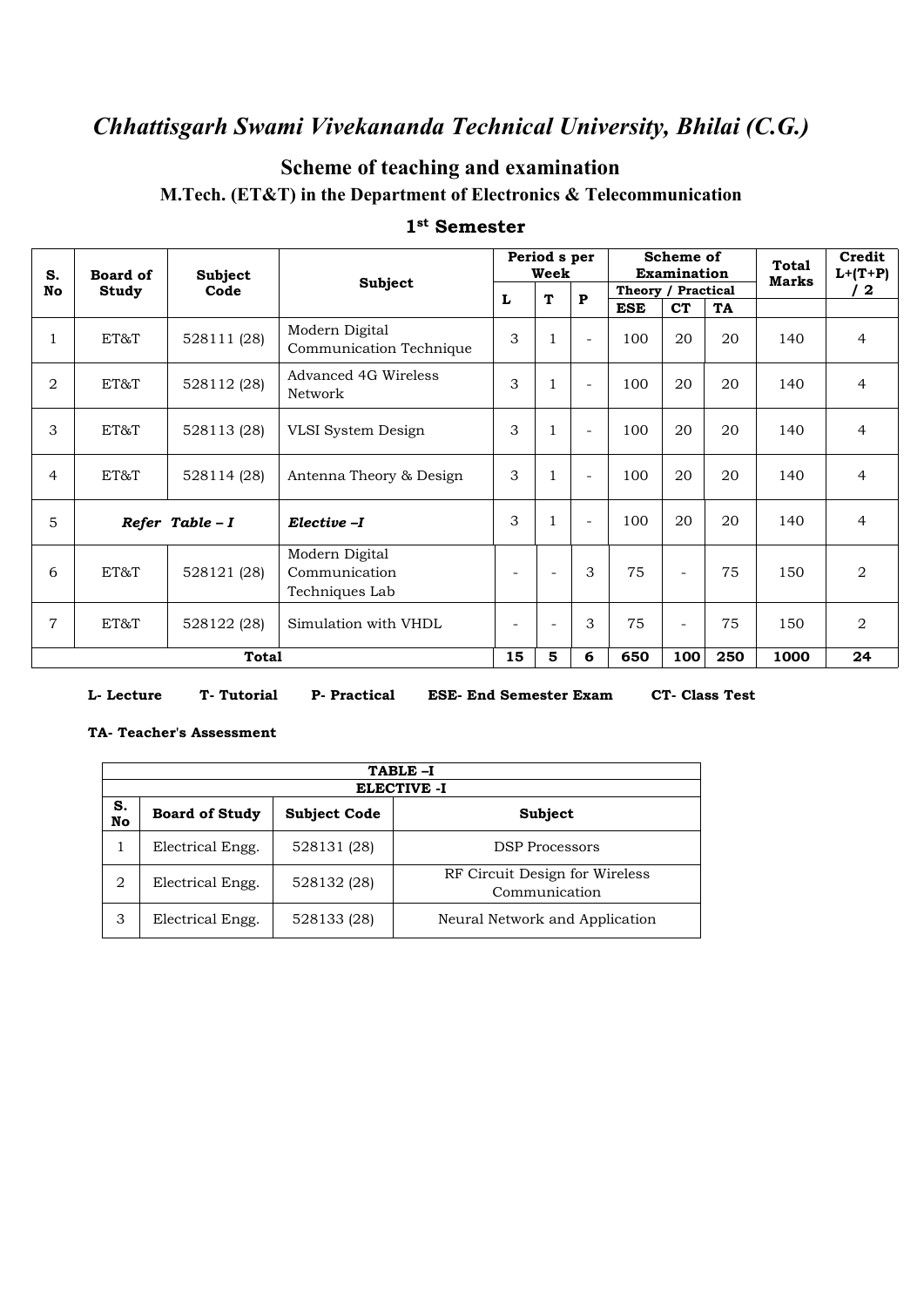### **Scheme of teaching and examination**

**M.Tech. (ET&T) in the Department of Electronics & Telecommunication**

| S.             | <b>Board</b><br>Subject<br><b>Subject</b><br>of |             |                                      |                          | Period s per<br>Week     |                          |                          | Scheme of<br><b>Examination</b> | <b>Total</b><br><b>Marks</b> | Credit<br>$L+ (T+P)$ |                |
|----------------|-------------------------------------------------|-------------|--------------------------------------|--------------------------|--------------------------|--------------------------|--------------------------|---------------------------------|------------------------------|----------------------|----------------|
| No             |                                                 | Code        |                                      |                          | T                        | $\mathbf{P}$             | Theory / Practical       |                                 |                              |                      | / 2            |
| Study          |                                                 |             |                                      |                          |                          |                          | <b>ESE</b>               | <b>CT</b>                       | TA                           |                      |                |
| 1              | ET&T                                            | 528211 (28) | Cryptography and Network<br>Security |                          |                          | $\overline{\phantom{a}}$ | 100                      | 20                              | 20                           | 140                  | $\overline{4}$ |
| $\overline{2}$ | ET&T<br>528212 (28)<br>Embedded System          |             |                                      | 3                        | $\mathbf{1}$             | $\overline{\phantom{a}}$ | 100                      | 20                              | 20                           | 140                  | $\overline{4}$ |
| 3              | ET&T                                            | 528213 (28) | <b>Broadband Communication</b>       | 3                        | $\mathbf{1}$             | $\overline{\phantom{a}}$ | 100                      | 20                              | 20                           | 140                  | $\overline{4}$ |
| 4              | ET&T                                            | 528214 (24) | Digital logic with Verilog<br>Design | 3                        | $\mathbf{1}$             | $\overline{\phantom{a}}$ | 100                      | 20                              | 20                           | 140                  | $\overline{4}$ |
| 5              | Refer Table-II                                  |             | Elective - II                        | 3                        | $\mathbf{1}$             | $\overline{\phantom{a}}$ | 100                      | 20                              | 20                           | 140                  | $\overline{4}$ |
| 6              | ET&T                                            | 528221 (28) | Network Security Lab                 |                          | $\overline{\phantom{0}}$ | 3                        | 75                       | $\overline{\phantom{0}}$        | 75                           | 150                  | $\overline{2}$ |
| $\overline{7}$ | ET&T<br>528222 (28)<br>Embedded System Lab      |             | $\overline{\phantom{0}}$             | $\overline{\phantom{a}}$ | 3                        | 75                       | $\overline{\phantom{a}}$ | 75                              | 150                          | $\overline{2}$       |                |
|                |                                                 |             | Total                                | 15                       | 5                        | 6                        | 650                      | 100                             | 250                          | 1000                 | 24             |

#### **2nd Semester**

**L- Lecture T- Tutorial P- Practical ESE- End Semester Exam CT- Class Test TA- Teacher's Assessment**

|          | TABLE-II                                                   |             |                                |  |  |  |  |  |  |  |
|----------|------------------------------------------------------------|-------------|--------------------------------|--|--|--|--|--|--|--|
|          | <b>ELECTIVE -II</b>                                        |             |                                |  |  |  |  |  |  |  |
| S.<br>No | <b>Board of</b><br><b>Subject Code</b><br>Subject<br>Study |             |                                |  |  |  |  |  |  |  |
|          | ET & T                                                     | 528231 (28) | <b>Adaptive Control System</b> |  |  |  |  |  |  |  |
| 2        | ET & T                                                     | 528232 (28) | Speech Processing              |  |  |  |  |  |  |  |
|          | $ET \& T$                                                  | 528233 (28) | Advanced Micro Electronics     |  |  |  |  |  |  |  |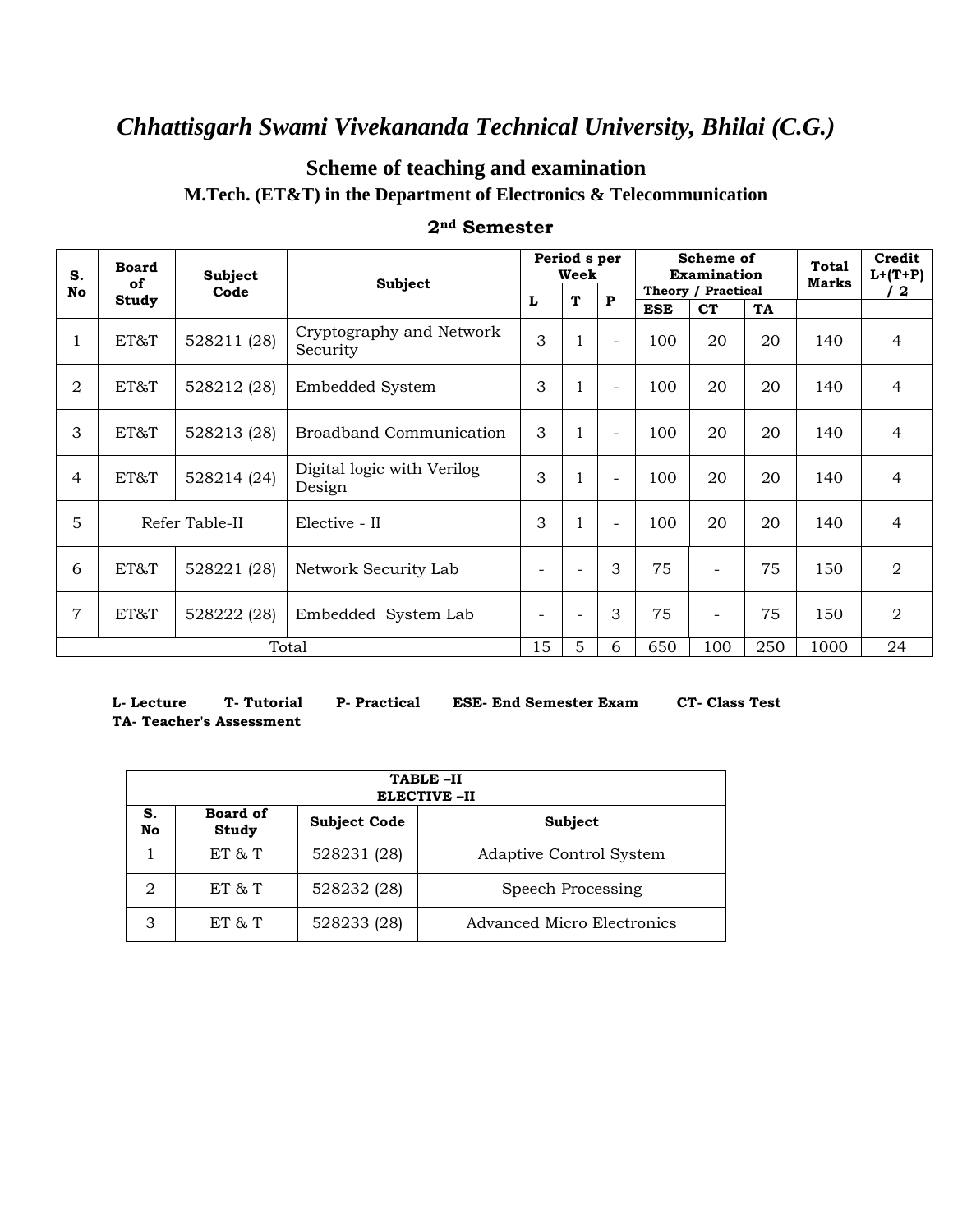### **Scheme of teaching and examination M.Tech. (ET&T) in the Department of Electronics & Telecommunication**

#### **3rd Semester**

| S. No                               | <b>Board of</b>              |             |                                                    |                          | Period s per<br>Week     |                          | Scheme of<br>Examination |                          |     | <b>Total</b><br>Mark | Credit                  |
|-------------------------------------|------------------------------|-------------|----------------------------------------------------|--------------------------|--------------------------|--------------------------|--------------------------|--------------------------|-----|----------------------|-------------------------|
|                                     | <b>Subject Code</b><br>Study |             | Subject                                            |                          | T<br>L                   | ${\bf P}$                | Theory / Practical       |                          |     | s                    | $L+(T+P)$<br>$\sqrt{2}$ |
|                                     |                              |             |                                                    |                          |                          |                          | <b>ESE</b>               | <b>CT</b>                | TA  |                      |                         |
| 1                                   | ET&T                         | 528311 (28) | Global Tracking &<br>Positioning System            |                          | 1                        | $\overline{\phantom{a}}$ | 100                      | 20                       | 20  | 140                  | 4                       |
| $\overline{2}$<br>Refer Table – III |                              |             | $Elective - III$                                   |                          | 1                        | $\overline{\phantom{a}}$ | 100                      | 20                       | 20  | 140                  | 4                       |
| 3                                   | ET&T                         | 528321 (28) | Project                                            |                          | $\overline{\phantom{0}}$ | 28                       | 100                      | $\overline{\phantom{a}}$ | 100 | 200                  | 14                      |
| 4                                   | ET&T                         | 528322 (28) | industrial<br>Seminar<br><sub>on</sub><br>training | $\overline{\phantom{a}}$ | $\overline{\phantom{a}}$ | 3                        | $\overline{\phantom{a}}$ |                          | 20  | 20                   | 2                       |
| <b>Total</b>                        |                              |             |                                                    |                          | $\mathbf 2$              | 31                       | 300                      | 40                       | 160 | 500                  | 24                      |

**L- Lecture T- Tutorial P- Practical ESE- End Semester Exam CT- Class Test TA-Teacher's Assessment**

|                | TABLE-III                                                         |             |                                                |  |  |  |  |  |  |  |  |
|----------------|-------------------------------------------------------------------|-------------|------------------------------------------------|--|--|--|--|--|--|--|--|
|                | <b>ELECTIVE -III</b>                                              |             |                                                |  |  |  |  |  |  |  |  |
| S.<br>No       | <b>Board of</b><br><b>Subject Code</b><br>Subject<br><b>Study</b> |             |                                                |  |  |  |  |  |  |  |  |
|                | ET&T                                                              | 528331 (28) | Digital Image Processing                       |  |  |  |  |  |  |  |  |
| $\overline{2}$ | ET&T                                                              | 528332 (28) | Robotics & Computer Vision                     |  |  |  |  |  |  |  |  |
| 3              | ET&T                                                              | 528333 (28) | Electromagnetic Interference and Compatibility |  |  |  |  |  |  |  |  |